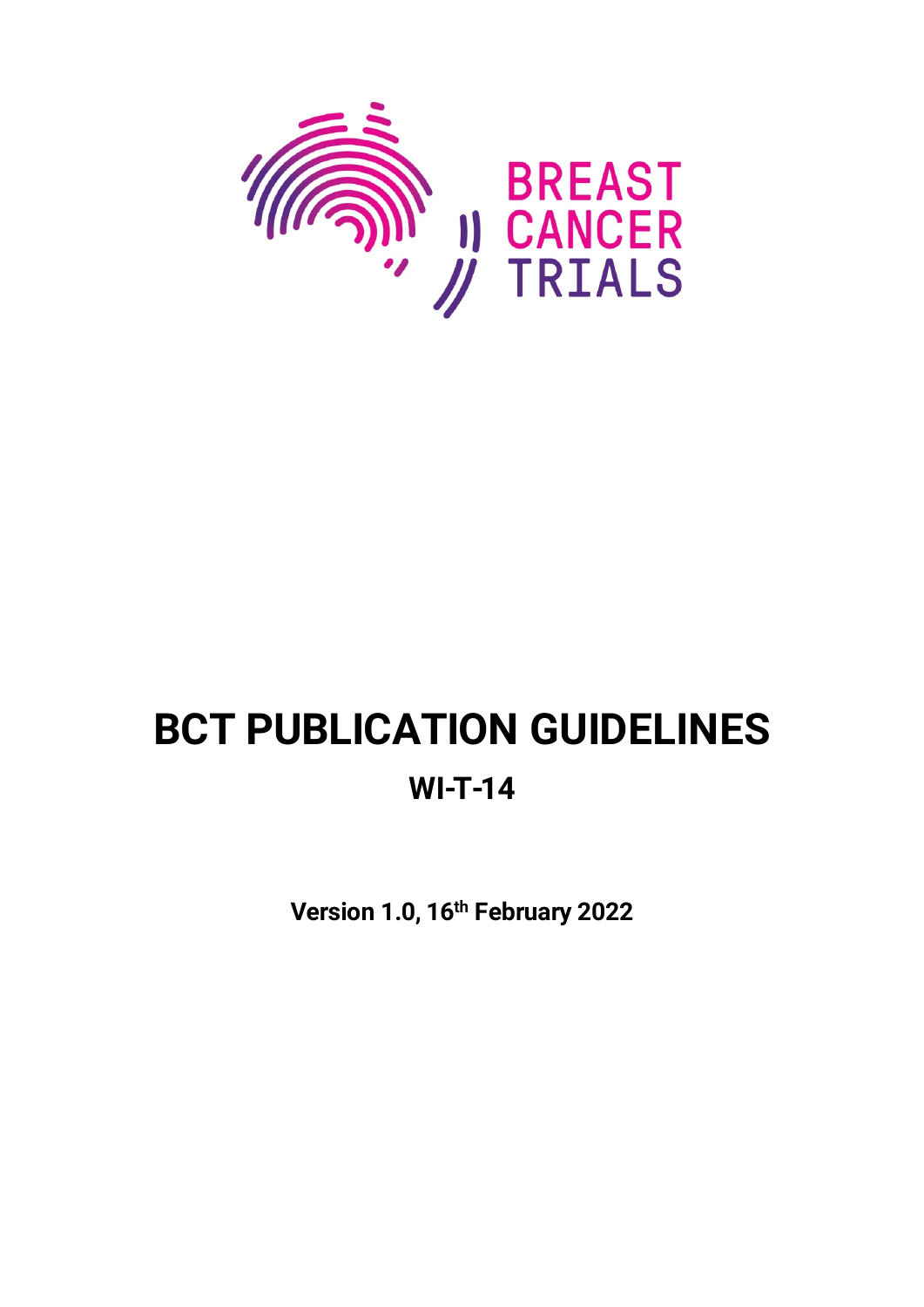# **Table of Contents**

| 1. |      |                                                                               |  |
|----|------|-------------------------------------------------------------------------------|--|
|    |      |                                                                               |  |
|    |      |                                                                               |  |
|    |      |                                                                               |  |
|    |      | 1.1.3. Authorship Rules for Scientific Publication of Primary Study Results 4 |  |
|    |      |                                                                               |  |
|    |      |                                                                               |  |
|    |      |                                                                               |  |
|    |      |                                                                               |  |
|    | 1.4. |                                                                               |  |
|    |      |                                                                               |  |
|    | 1.6. |                                                                               |  |
|    |      |                                                                               |  |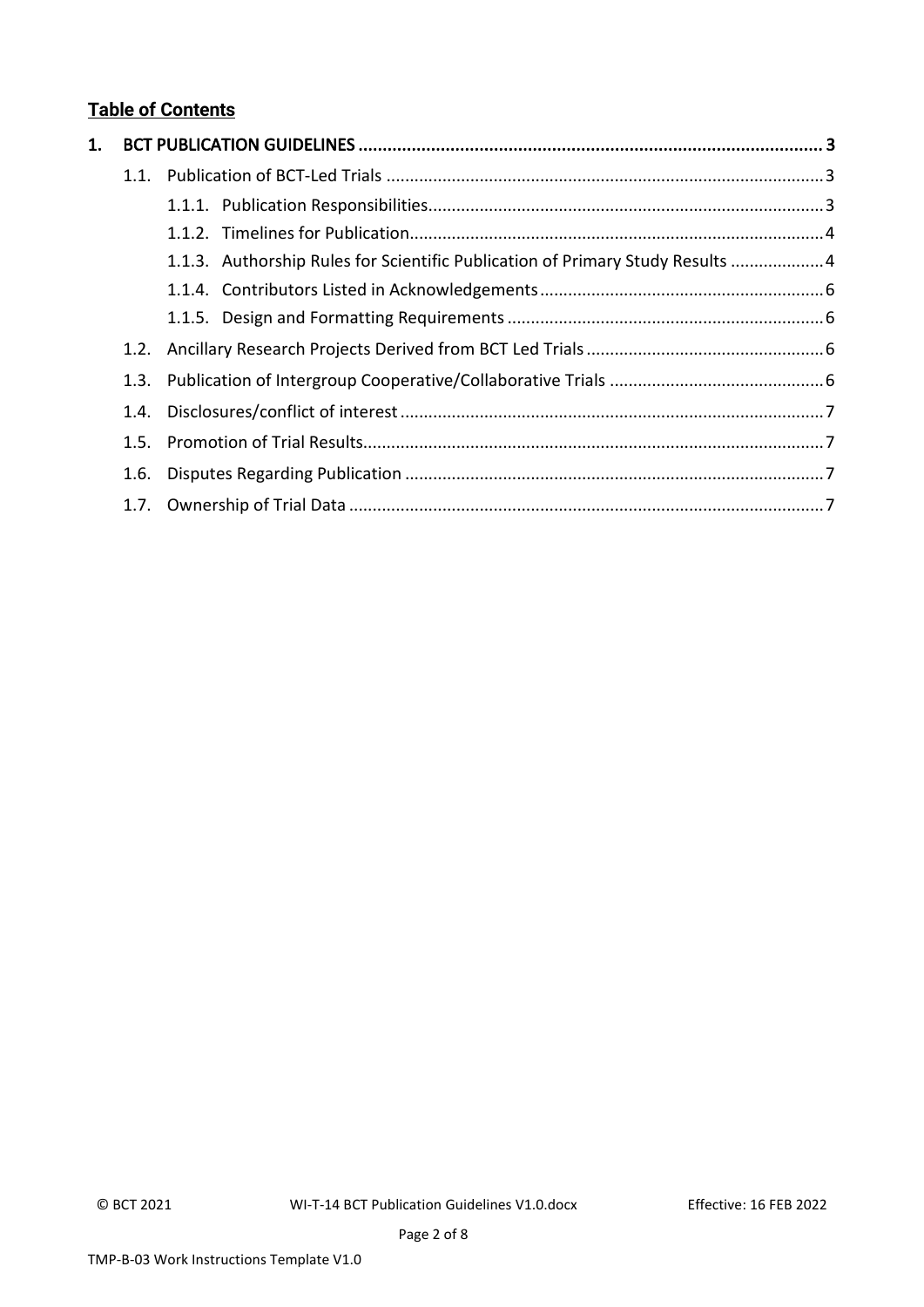# <span id="page-2-0"></span>**1. BCT PUBLICATION GUIDELINES**

In general, BCT claims publication rights for all data (and other activities) produced in the course of its business, and uses an equitable publication and authorship policy consistent with the Australian [Code for the Responsible Conduct of Research,](https://www.nhmrc.gov.au/about-us/publications/australian-code-responsible-conduct-research-2018) the [NHMRC Open Access Policy](https://www.nhmrc.gov.au/about-us/resources/open-access-policy) and [NHMRC Open](https://www.nhmrc.gov.au/about-us/resources/open-access-policy)  Access Policy – [Further Guidance.](https://www.nhmrc.gov.au/about-us/resources/open-access-policy)

In this Guideline, "scientific publication" means manuscripts, editorials, abstracts, posters or related materials presented and/or published in the scientific arena.

### <span id="page-2-1"></span>**1.1. PUBLICATION OF BCT-LED TRIALS**

BCT-led trials are defined as trials originated by members of BCT and led by BCT.

In general, BCT owns all data associated with BCT-led trials and publishes results in accordance with internal BCT SOP-T-15 Trial Reporting and Publication, these guidelines, any prevailing clinical trial agreement, and the trial protocol.

#### **1.1.1. Publication Responsibilities**

<span id="page-2-2"></span>Operational Executive Committee (OEC):

- Has oversight of BCT's publication processes
- Determines timelines for preparation and submission of scientific publications in discussion with the Study Chair (or Sub-study Chair) (see Section [1.1.2\)](#page-3-0)
- Approves the final scientific content of all scientific publications before peer reviewed journal submission or presentation at a scientific meeting or conference.

Study Chair:

- Reviews reports of trial outcomes to participants and participating sites
- With DoR, COO-R and BCT Clinical Operations:
	- o Complies with the timelines set by the OEC for publication of trial results, and, where agreed, engaging the assistance of the BCT Medical Advisor or a Medical Writer to meet publication deadlines
	- o Drafts scientific publications/presentations of trial outcomes
	- o Provides a shortlist of journals, scientific meetings or conferences to which the scientific publication will be submitted for approval by the OEC
	- o Proposes and finalises authorship lists in accord with Section [1.1.3](#page-3-1)
	- o Circulates draft scientific publications to the Trial Steering Committee, Trial Statistician, BCT Clinical Operations, nominated authors, and pharmaceutical partners/other relevant parties (as per contractual requirements) for review, comment and approval
	- o Finalises scientific publications after review and approval by the Trial Steering Committee, Trial Statistician, nominated authors and pharmaceutical partners/other relevant parties (as per contractual requirements)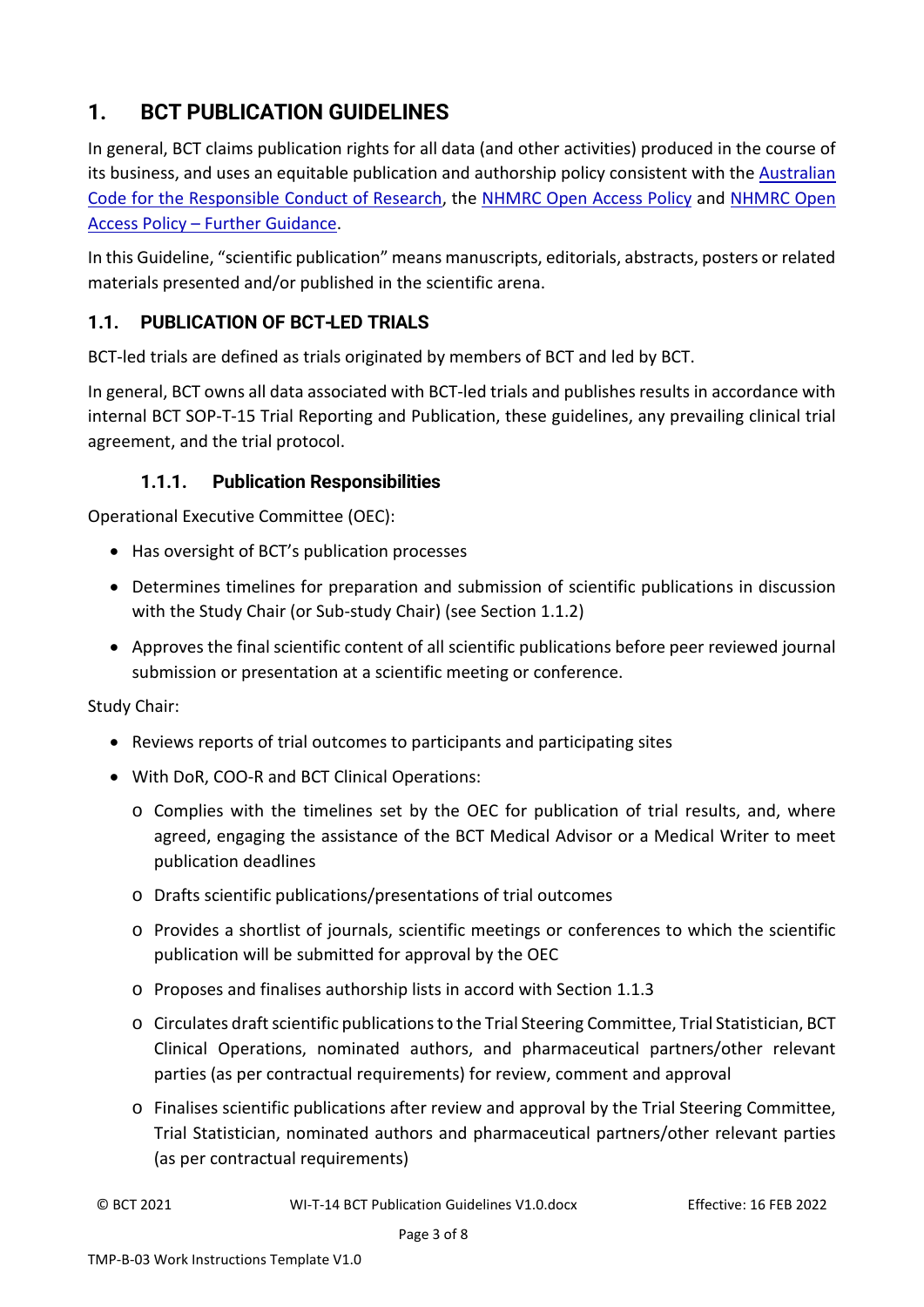- o Submits the scientific publication to the approved shortlist of journals, scientific meetings or conferences
- o Circulates publications to the SAC after they are accepted for publication/presentation.

Trial Steering Committee:

• Reviews draft publications and presentations.

#### **1.1.2. Timelines for Publication**

<span id="page-3-0"></span>The publication of the main study analysis in a peer reviewed medical journal is an alternative to the clinical study report for a collaborative group trial. All BCT-led trials will be reported and published, including trials that do not meet their recruitment targets, primary endpoints etc.

General timelines:

- Preliminary results will be presented to the SAC within four months of available results (or at the next SAC meeting)
- Primary endpoint publication will be submitted within one year of analysis
- BCT Clinical Operations will notify Principal Investigators at participating sites and trial participants as soon as the primary endpoint publication is available as per the relevant BCT Trials Department SOP(s).

#### **1.1.3. Authorship Rules for Scientific Publication of Primary Study Results**

<span id="page-3-1"></span>When publishing the primary results of a BCT-led study, the agreed authorship list will be augmented, where possible, with the phrase "on behalf of Breast Cancer Trials", or internationally "Breast Cancer Trials, Australia and New Zealand".

Authorship credit will be based on meeting the 4 conditions below [\(ICMJE criteria\)](http://www.icmje.org/recommendations/browse/roles-and-responsibilities/defining-the-role-of-authors-and-contributors.html):

- 1. Substantial contributions to the conception and design, or acquisition of data, or analysis and interpretation of data
- 2. Drafting the article or revising it critically for important intellectual content
- 3. Final approval of the version to be published
- 4. Agreement to be accountable for all aspects of the work related to the accuracy or integrity of any of the work.

See Section [1.1.3.4](#page-4-0) for additional requirements for authorship eligibility for BCT publications.

#### Authorship will be determined as follows:

#### *1.1.3.1. Study Chair*

The Study Chair will choose to be the first (lead) author or last (senior) author on the basis that:

- The Study Chair has taken responsibility for scientific leadership of the study
- The Study Chair has made significant contributions to the scientific ideas on which the study was based and to the writing of the scientific publication

© BCT 2021 WI-T-14 BCT Publication Guidelines V1.0.docx Effective: 16 FEB 2022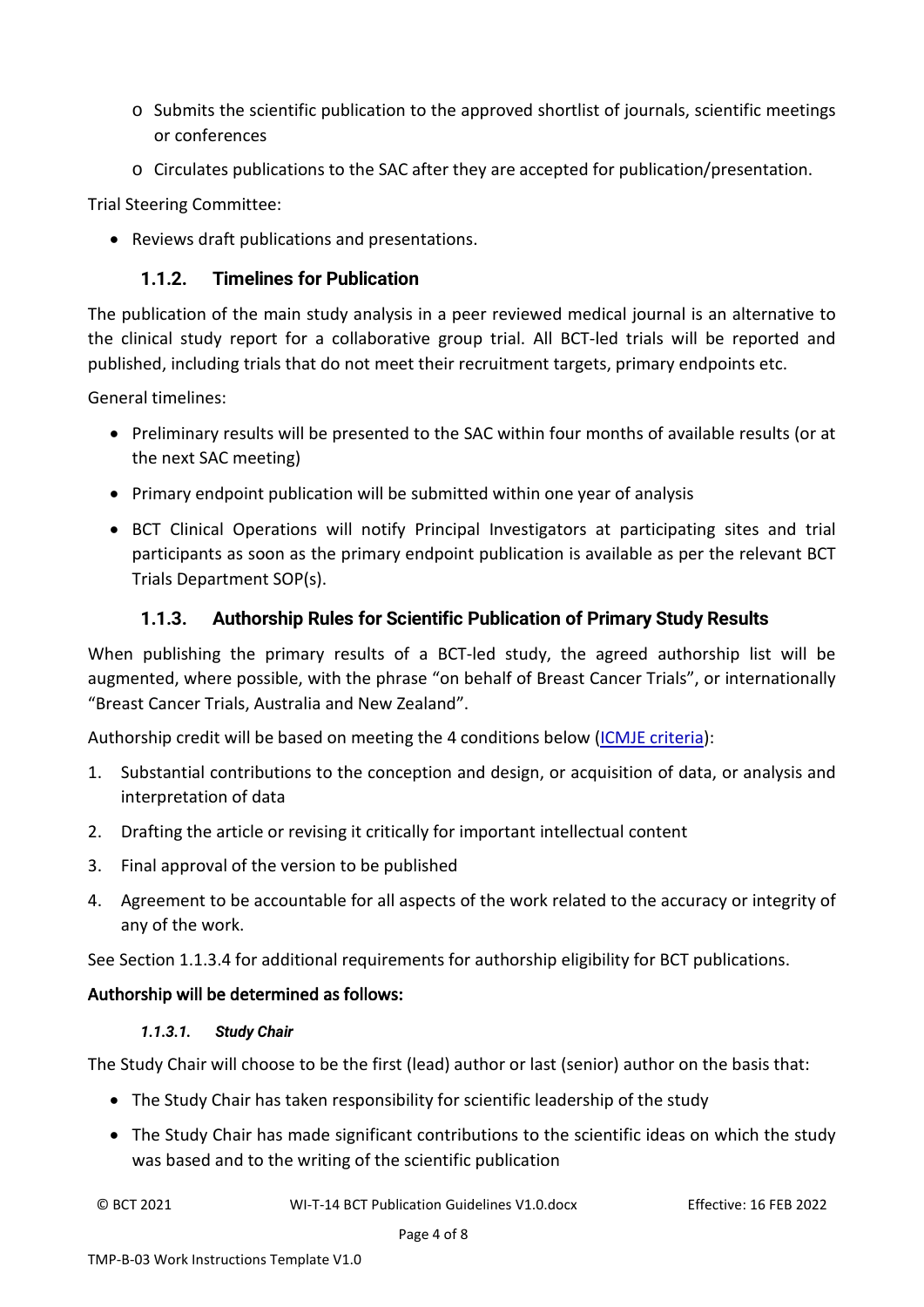- In the event there are co-chairs for a trial, the arrangements for authorship will be determined in consultation with OEC before study start. Every effort will be made to ensure there are opportunities for more than one publication and that both co-chairs can have a first or last author publication
- A Co-Chair/Deputy Chair will choose which position of authorship they prefer following the decision of the Study Chair
- The Study Chair may offer the first author position to the person who drafts the manuscript (if not the Study Chair).

#### *1.1.3.2. Trial Statistician*

The Trial Statistician will be a principal author (second, third or fourth author) on the basis that:

- They have made a significant contribution to the scientific principles of the study
- They have been a prime contributor to the study design, determination of sample size and scientific conduct of the study (unblinding principles, analysis principles, interpretation of results, compliance etc.).

#### *1.1.3.3. Additional Authors*

- Subsequent authors will include Principal Investigators or other scientists who have made scientific or intellectual contributions to the study question or the study conduct and meet a journal's requirements for authorship. This may include members of the Trial Steering Committee, other clinical investigators, members of the OEC and/or members of the BCT Trial Team.
- All who qualify for authorship because of their intellectual contribution will be named
- Acquisition of funding, collection of data, or general supervision of the research group, alone, does not justify authorship
- The Study Chair in consultation with the Trial Steering Committee and assisted by the BCT Trial Team, will develop a key authorship list. The list will be finalised after approval by the OEC.

#### *1.1.3.4. Authorship Eligibility*

<span id="page-4-0"></span>Eligibility for authorship will be based on the following factors:

- Substantial contribution to the trial design and protocol development
- Substantial contribution to the management and conduct of the trial
- Substantial contribution to the analysis and interpretation of the data including key BCT staff members
- Level of contribution of participants to the study (up to a maximum of five top recruiters, where allowed by the journal format).

The Study Chair will invite a key authorship list, which will include those who contribute to both the analysis of the study and manuscript development at an early stage.

© BCT 2021 WI-T-14 BCT Publication Guidelines V1.0.docx Effective: 16 FEB 2022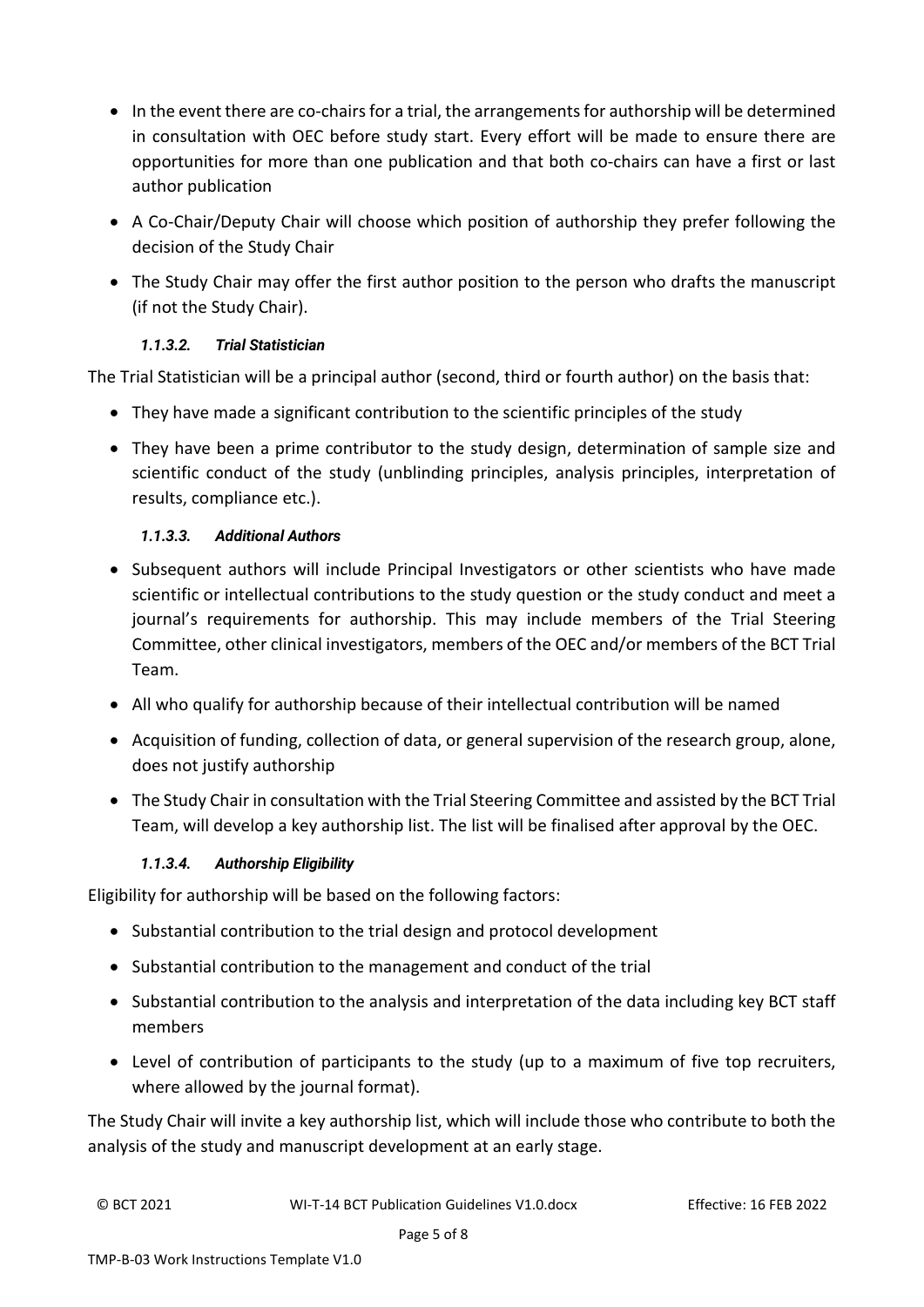If there is more than one publication from a study, every effort will be made to ensure that all potential authors are given the opportunity to contribute as an author at least once.

To build a track record for contributing early career researchers, senior investigators will consider taking second or last author positions, particularly where multiple publications arise from a study.

# **1.1.4. Contributors Listed in Acknowledgements**

<span id="page-5-0"></span>Any investigator, institution or Group who contributes to the success of the study or the progress of the manuscript but does not qualify for authorship will (with his/her/its permission) be named in an acknowledgements section. Principal and co-investigators from all participating institutions and key staff members from BCT will be acknowledged in the manuscript.

Where appropriate, BCT donors will be acknowledged as providing financial support, along with any relevant external granting body or other funder.

# **1.1.5. Design and Formatting Requirements**

<span id="page-5-1"></span>General design and formatting requirements follow BCT Style Guidelines.

The BCT Communications Manager or Trials Department will provide approved templates (e.g. poster, PowerPoint presentation) and review and approve drafts to ensure the preferred BCT format is used e.g. the correct logo for international presentations or Australian presentations.

# <span id="page-5-2"></span>**1.2. ANCILLARY RESEARCH PROJECTS DERIVED FROM BCT LED TRIALS**

Ancillary research projects may develop from any major trial or study. These may involve a distinct subset of patients or may look at specific features or translational endpoints.

All ancillary research projects (including substudies) will:

- Be endorsed by the SAC before starting (refer to internal BCT SOP-T-01 Protocol Development)
- Acknowledge BCT and any sponsors, funders or other contributors.

Authorship selection for scientific publications from ancillary research projects will be as per Section [1.1.2,](#page-3-1) unless otherwise agreed. The lead researcher will generally be the primary author, and where possible, also a BCT member.

# <span id="page-5-3"></span>**1.3. PUBLICATION OF INTERGROUP COOPERATIVE/COLLABORATIVE TRIALS**

Publication and authorship processes will be agreed to during the protocol development phase and form part of the clinical trial agreement which governs the conduct of the study. In general, BCT has the right to present research data and results at investigator meetings and closed scientific meetings for trials in which BCT collaborates. However, all relevant study agreements must be reviewed in light of each proposed publication.

The BCT Study Chair in consultation with the International Trial Steering Committee, and in accordance with the study publication policy, will determine authorship for BCT and its investigators, provided all groups are represented on the International Trial Steering Committee and the BCT Study Chair is clearly designated. BCT authorship will be finalised after discussion with the OEC.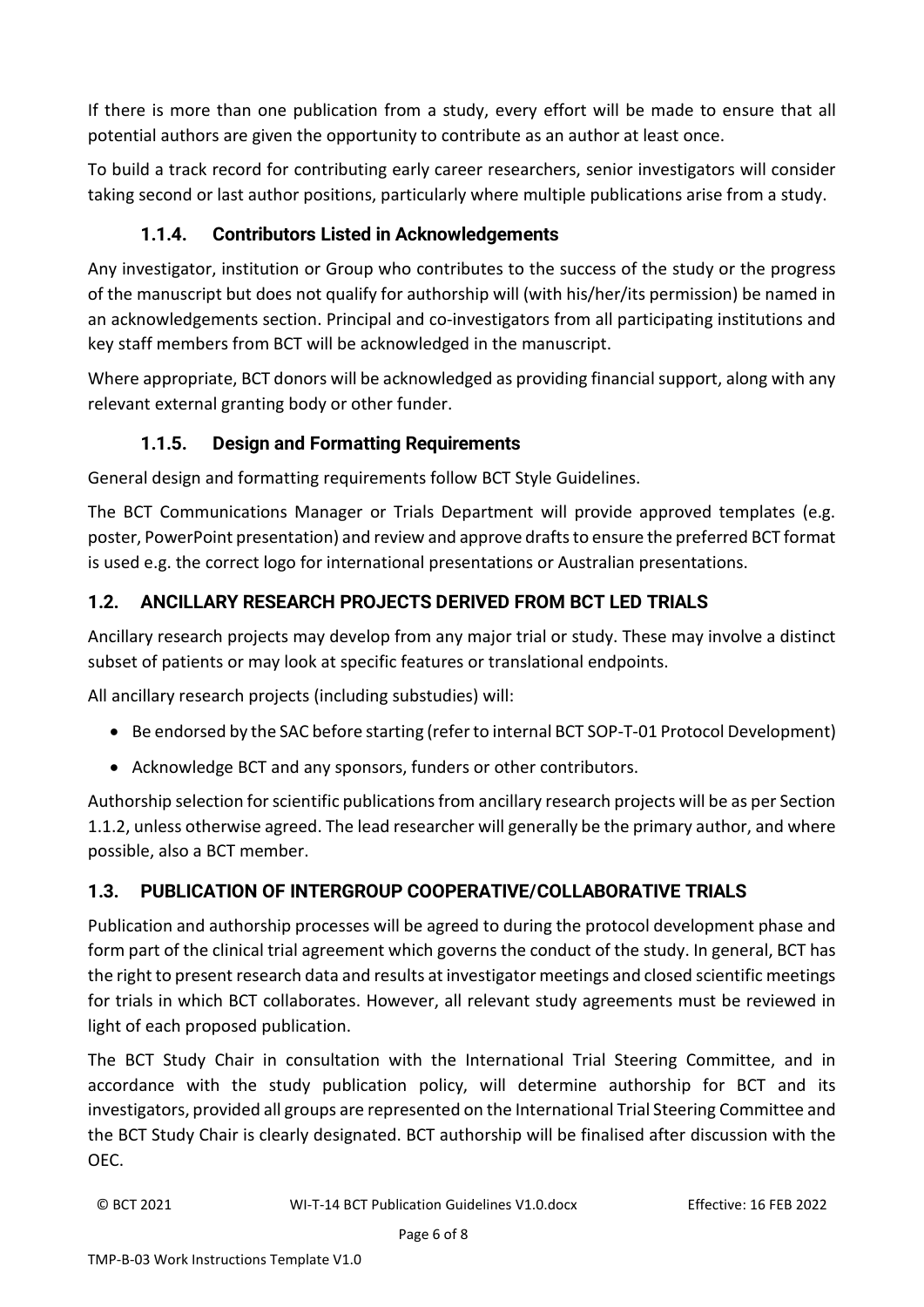Manuscripts for intergroup trials where BCT is participating but not leading will be reviewed, commented on and scientific content approved by the BCT Study Chair, in consultation with the OEC, and where permitted by the applicable publication policy.

# <span id="page-6-0"></span>**1.4. DISCLOSURES/CONFLICT OF INTEREST**

Publications should be published with statements or supporting documents (e.g. disclosure form) declaring:

- Authors' relationships and activities. Any financial relationship between a study sponsor (if this is not BCT) or their competitor, or a study funder and any author on a BCT scientific publication must be disclosed in the publications or in the submission letter to the journal.
- Sources of support for the work, including sponsor names along with explanations of the role of those sources (if any) in study design; collection, analysis, and interpretation of data; writing of the manuscript; any restrictions regarding the submission for publication; or a statement declaring that the supporting source had no such involvement or restrictions regarding publication. Sponsorship or financial support of a study will be acknowledged in all publications according to the policies, guidelines or agreements which govern these arrangements.
- Whether the authors had access to the study data, with an explanation of the nature and extent of access, including whether access is on-going.

# <span id="page-6-1"></span>**1.5. PROMOTION OF TRIAL RESULTS**

Promotion of trial results including media releases will be managed by the BCT Communications Manager in consultation with the DoR, OEC, BCT Study Chair (or international collaborative group, as applicable) and COO-Research. Promotional activities will be managed in line with publication embargos and any other applicable requirements.

BCT maintains a current [list of all BCT publications](https://www.breastcancertrials.org.au/publications) on its website. This list is accessible and searchable by both the public and BCT Members.

#### <span id="page-6-2"></span>**1.6. DISPUTES REGARDING PUBLICATION**

Disputes regarding publication that cannot be resolved by discussion will be referred to the Director of Research or delegate for resolution. The Director of Research or delegate will liaise with appropriate members of the OEC and SAC to resolve the issue. In cases where the Director of Research or delegate has a conflict of interest, the matter will be referred to the SAC Deputy Chair or OEC for resolution.

#### <span id="page-6-3"></span>**1.7. OWNERSHIP OF TRIAL DATA**

Trial data from BCT-led trials is the property of BCT. Researchers who require use of all or part of the data must obtain approval from BCT by submitting a request to the Study Chair and OEC.

Trial data from trials conducted jointly with other Groups will generally be jointly owned unless otherwise agreed. The ownership and use of trial data from intergroup trials will be governed by the terms of the clinical trial agreement for the study. Access to trial data from intergroup trials for